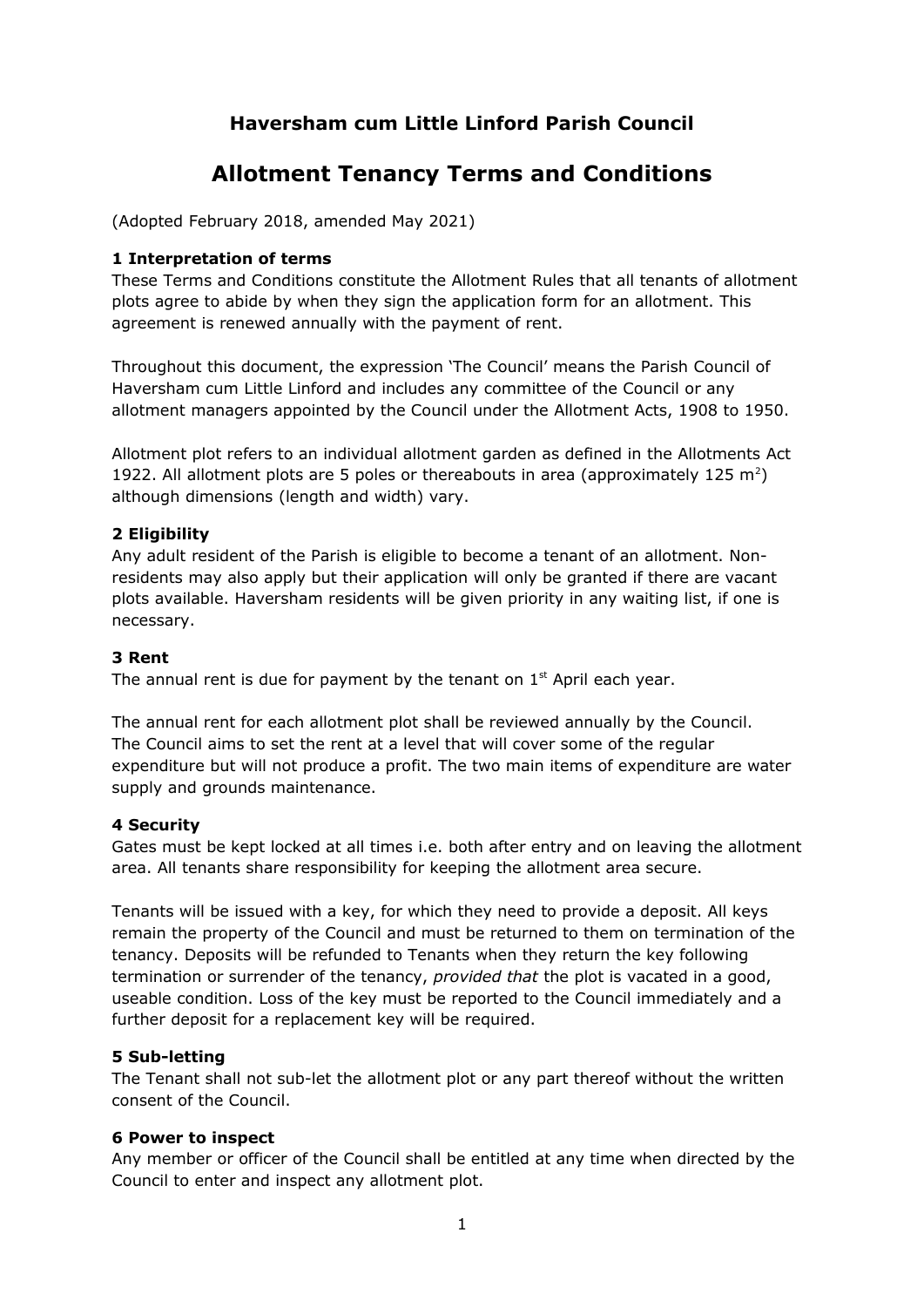## **7 General conditions under which allotment plots are to be cultivated**

7.1 The Tenant shall keep the plot clean and in a good state of cultivation and fertility, and in good condition.

7.2 The Tenant shall start to manage the plot within two months of accepting the tenancy.

7.3 Tenants should inform the Council if they have any difficulties in keeping their plot in good condition.

7.4 The Tenant shall not cause any nuisance or annoyance to the occupier of any other allotment plot, or to local residents.

7.5 The Tenant shall not obstruct or encroach on any of the main paths set out by the Council nor on the paths between individual plots. Note that paths between individual plots are included within the tenanted area of each plot and are not additional; maintenance of these paths is the joint responsibility of adjoining tenants.

7.6 The Tenant shall not deposit or allow any other persons to deposit any refuse or waste materials on or around the allotment area. Any non-compostable waste material resulting from allotment activities (e.g. plastic, metal, empty containers, netting, posts etc.) must be removed from the allotment by the Tenant as soon as the material is no longer in use.

7.7 The Tenant shall not use carpet or underlay on the allotment plot.

7.8 The Tenant shall not use barbed or razor wire.

7.9 The Tenant shall not bring vehicle tyres on to the allotment site.

7.10 Tenants shall not, without prior written consent of the Parish Council erect any structure on their allotment plot. New and replacement structures such as sheds shall not exceed base dimensions of 6ft x 4ft and have a maximum height of 6ft. Structures must be of sound construction, good condition and windows must be of a plastic material (no glass). Any structure erected on an allotment plot shall be regularly maintained as required by the Parish Council. The Parish Council reserves the right to request removal or repair of all erected structures on a tenant's allotment plot where the tenant fails to maintain the structure to an acceptable standard. Structures erected upon a tenant's allotment plot shall be removed upon termination of a rental agreement unless otherwise agreed by the Parish Council. Where it is agreed a structure can be left on a vacated plot that agreement shall be at no financial expense to the Parish Council.

7.11 The tenant may erect a polytunnel with the following maximum dimensions: width 2.5 m, length 3.0 m (and height proportionate to width). The tenant must obtain the written consent of the council for the siting of the polytunnel on the plot.

7.12 Dogs belonging to Tenants are permitted but must be kept on a lead at all times. Any dog waste must be removed.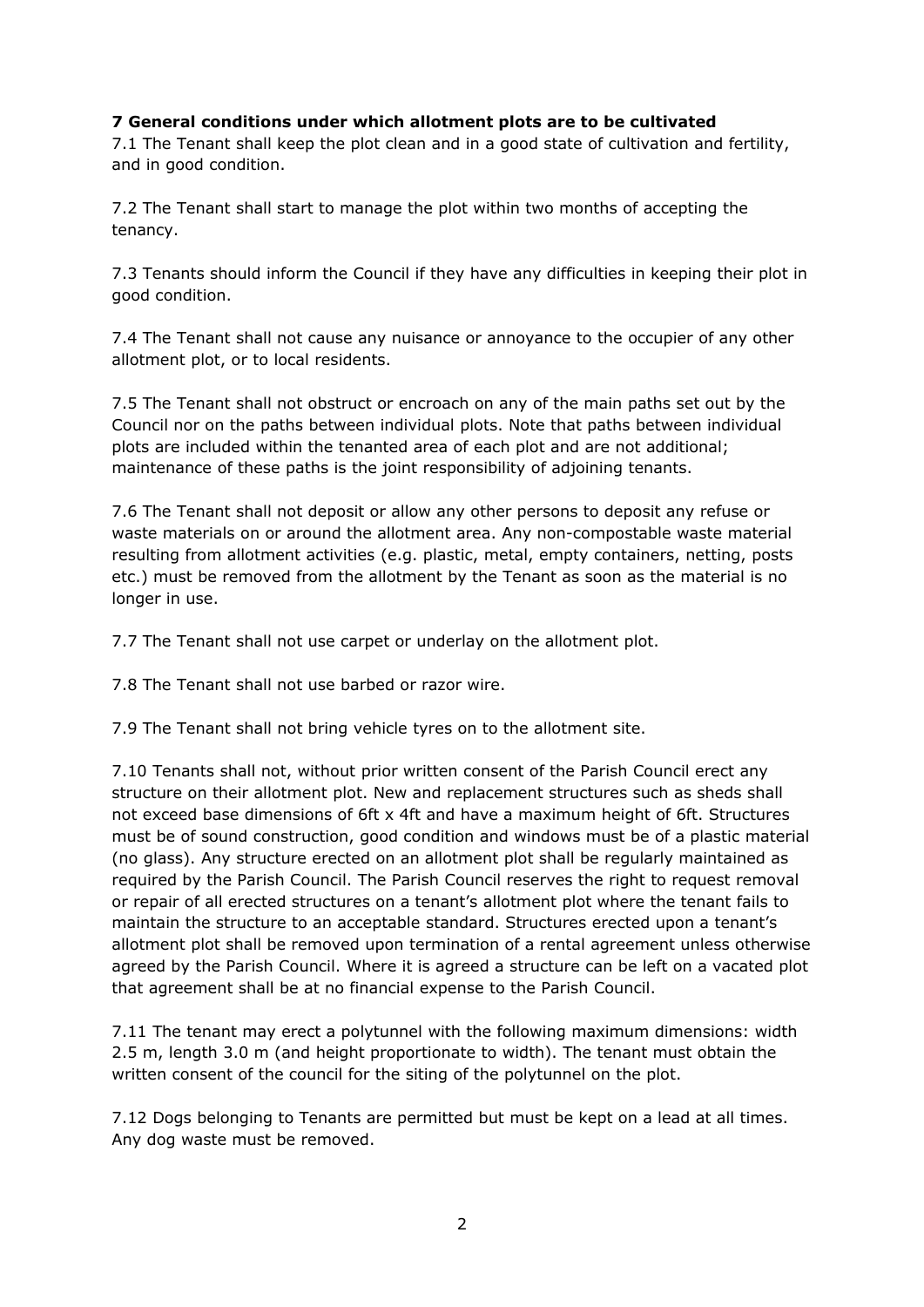7.13 The use of motor vehicles is limited to transportation of gardening equipment and is at the owner's risk. Access is via the lane between 3 and 5 Brookfield Road and parking space is available inside the gate at that end of the allotment area. Avoid driving on to the main paths in winter or whenever the ground is wet.

7.14 The Tenant shall not, without the written consent of the Council, cut or prune any timber or other trees (other than those on their tenanted plot), or take, sell, or carry away any mineral, soil, gravel, sand or clay from the allotment site.

7.15 Children must be accompanied by an adult and must not enter on to other plots. If you take children with you to the allotments, please be aware of the dangers – you are responsible for their safety.

7.16 Bonfires should only be lit when absolutely necessary. Composting is usually a better alternative. If burning is the only option then woody cuttings etc, unsuitable for composting, should be thoroughly dry to produce a quick, hot fire with minimum smoke. If you must have a bonfire, be considerate of nearby residents. Be aware of the wind direction and don't light a fire if the wind is blowing towards the houses. Never burn plastic or anything other than dry wood and plant material.

7.17 The Tenant shall observe and perform any other special conditions which the Council consider necessary to preserve the allotment area from deterioration.

## **8 Chickens and other livestock**

8.1 The Tenant shall not keep chickens or any other livestock on the allotment site without the written consent of the Council.

8.2 Cockerels are not permitted.

8.3 The Tenant shall not, without the written consent of the Council, erect any building on the allotment plot other than one reasonably necessary for the purpose of keeping chickens or rabbits, or otherwise described in these Terms and Conditions.

8.4 A maximum of 25% of the area of any one plot may be given over to the accommodation of chickens or rabbits.

8.5 Tenants who keep permitted livestock must at all times demonstrate that acceptable levels of animal welfare are being maintained.

8.6 The tenant shall be liable for any claim arising from livestock kept on the allotment.

## **9 Termination of tenancy**

9.1 The tenancy of an allotment plot may be terminated by the Council by service of 28 days' notice if:

- The rent is more than 40 days overdue (i.e. not paid by  $11<sup>th</sup>$  May).
- The Tenant is not keeping their plot in good condition (see Section 6), or not duly observing any other Term or Condition of their tenancy.

9.2 Tenants should inform the Council if they wish to terminate their tenancy.